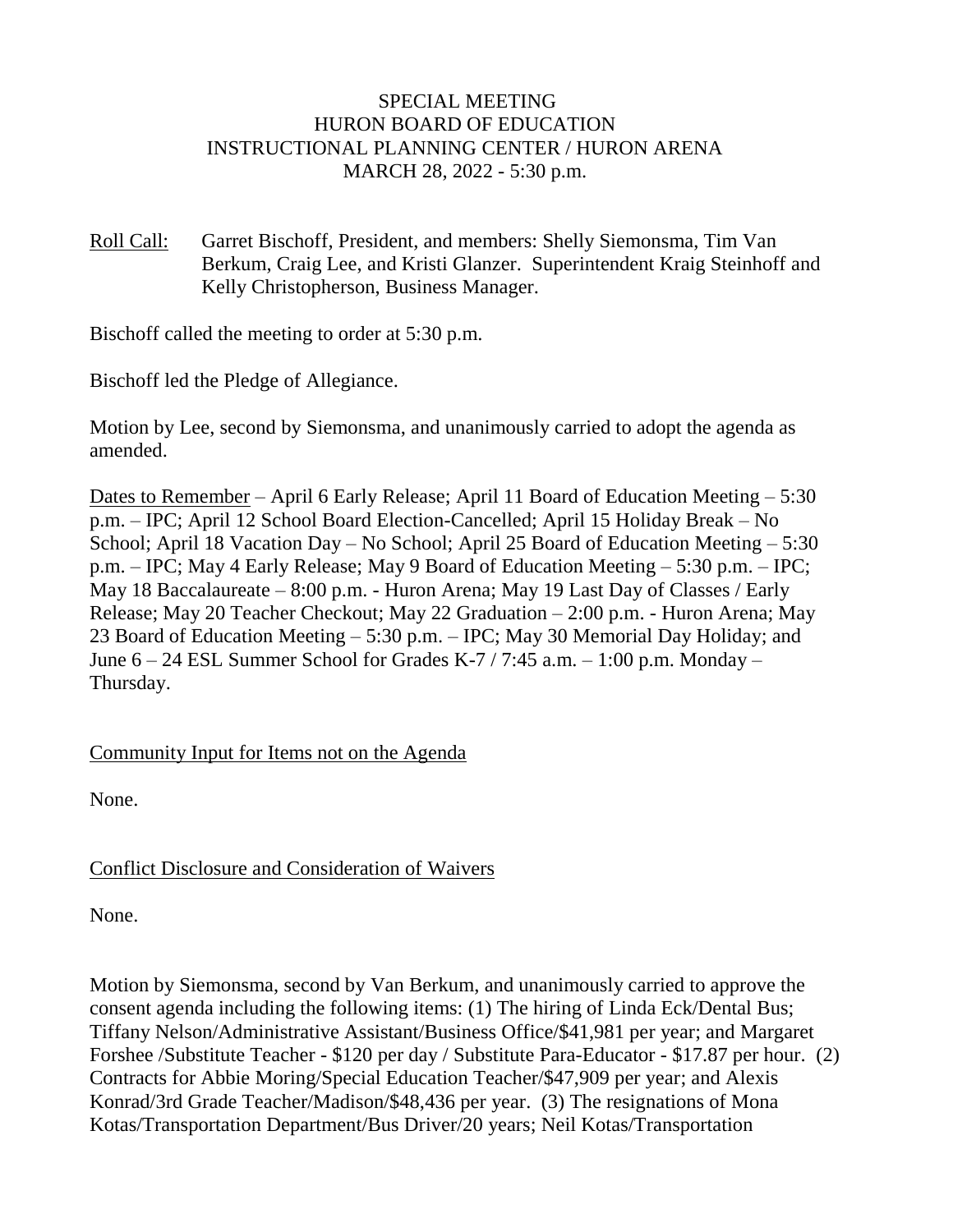Department/Bus Driver/25 years; Kira Carabantes/MS Oral Interpretation Coach/6 years; Ally Kacmarynski/4th Grade Teacher/Washington/1 year; Susan Krcil/Teacher/Our Home/1 year; Tatym Zins/Teacher/Middle School/1 year; Shari Lord/Teacher/Washington/18 years; Megan Larson/School Nutrition/1 year; and Molly Charlson/Sideline Cheer Coach/4 years. (4) Classified employee groups requesting to be recognized for negotiations purposes include Maintenance, Grounds, & Custodial Personnel – Dean Hirschkorn & Chad Beck; Food Service Personnel – Vicky Davis & Janet Johnsen; Full-Time Personnel – Ashley Neuharth & Brenda Snyder; Para-Educator Building Secretaries-Angie Boetel, Cindi Williams, & Patricia Wehrmann; and Para-Educator Instructional Aides-Pat Van Vleet, Robert Brooks, Peggy Harkness, Dayna Winter, & Joyce Maras. (5) Open enrollment requests for (2022-23 SY) #OE-2022-02, #OE-2022-03, and #OE-2022-04. (6) Open enrollment request for (2021-2022 SY) #OE-2021-28.

# Celebrate Successes in the District

Superintendent Steinhoff reported on the successes in the District.

## Reports

- A. Classified Employee of the Month Dean Hirschkorn, Custodian at Huron Middle School, was recognized as the May 2022 Classified Employee of the Month.
- B. Good News Report Emily Salinas, music teacher at Madison 2-3 Center, provided a report.
- C. Superintendent's Report Kraig Steinhoff presented the Superintendent's report to the Board.

### Old Business

Motion by Lee, second by Siemonsma, and unanimously carried to approve a complete review of Board Policy Section A: Foundations & Basic Commitments.

Motion by Lee, second by Siemonsma, and unanimously carried to approve proposed changes to the CTE Advisory Board Guide.

The Board conducted first reading of proposed changes to Policy GCB-1 Professional Staff Contracts & Compensation Plans/Administration. No action was taken.